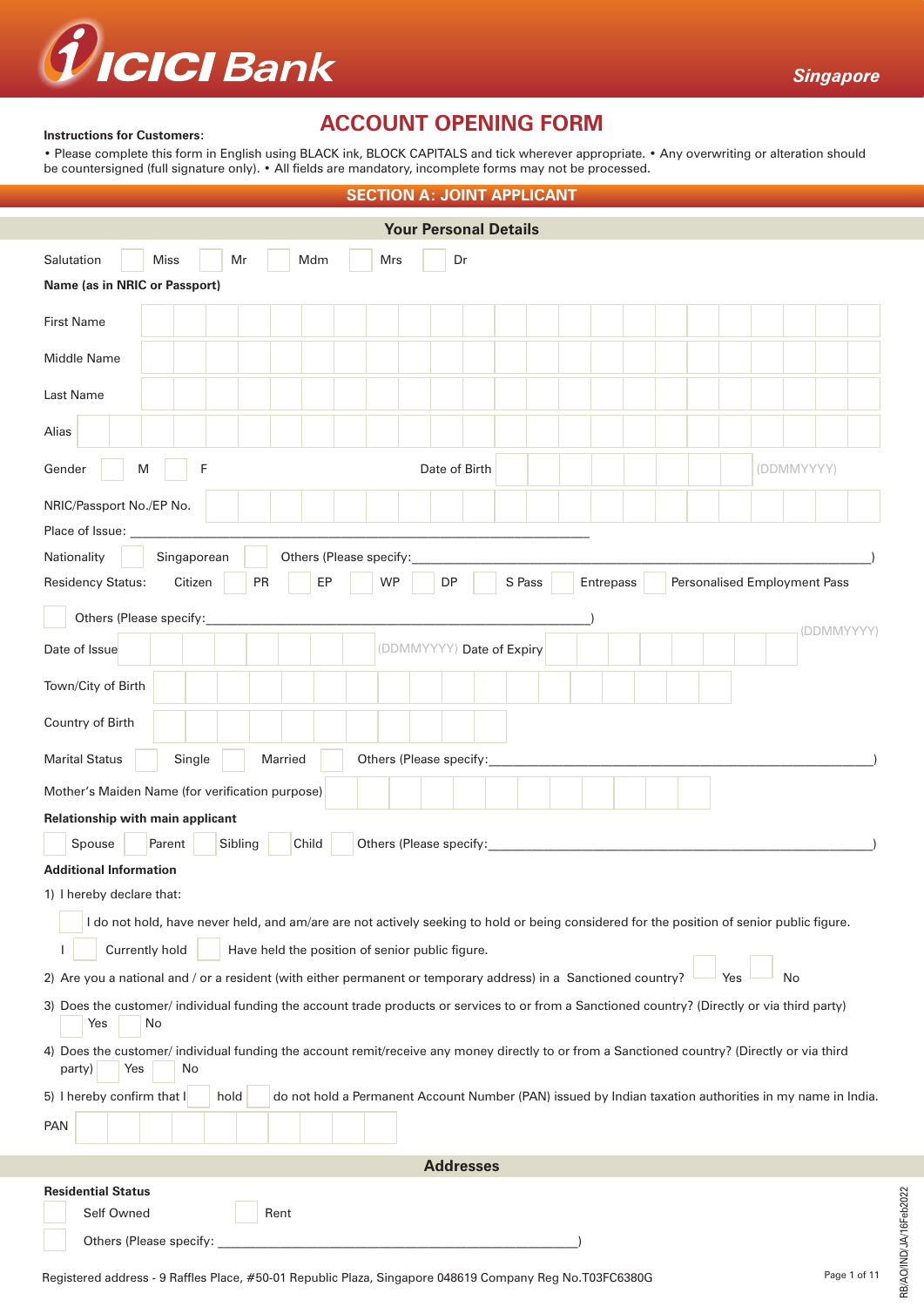

### **Residential Address**

| Block/House No.:                                                                                                |                                                                                                                                                                                                                                                          |  |  |                 |  |  |  | <b>Street Name:</b> |  |        |                                           |              |           |                                         |  |         |                    |  |  |
|-----------------------------------------------------------------------------------------------------------------|----------------------------------------------------------------------------------------------------------------------------------------------------------------------------------------------------------------------------------------------------------|--|--|-----------------|--|--|--|---------------------|--|--------|-------------------------------------------|--------------|-----------|-----------------------------------------|--|---------|--------------------|--|--|
|                                                                                                                 |                                                                                                                                                                                                                                                          |  |  |                 |  |  |  |                     |  |        |                                           |              |           | Unit Number: #                          |  |         |                    |  |  |
| Premise Name:                                                                                                   |                                                                                                                                                                                                                                                          |  |  |                 |  |  |  |                     |  |        |                                           |              |           |                                         |  |         |                    |  |  |
|                                                                                                                 |                                                                                                                                                                                                                                                          |  |  |                 |  |  |  |                     |  |        |                                           |              |           |                                         |  |         |                    |  |  |
| City:                                                                                                           |                                                                                                                                                                                                                                                          |  |  |                 |  |  |  |                     |  |        | State:                                    |              |           |                                         |  |         |                    |  |  |
| Country:                                                                                                        |                                                                                                                                                                                                                                                          |  |  |                 |  |  |  |                     |  |        |                                           | Postal Code: |           |                                         |  |         |                    |  |  |
| <b>Communication Address (if different from above)</b>                                                          |                                                                                                                                                                                                                                                          |  |  |                 |  |  |  |                     |  |        |                                           |              |           |                                         |  |         |                    |  |  |
| Block/House No.:                                                                                                |                                                                                                                                                                                                                                                          |  |  |                 |  |  |  | <b>Street Name:</b> |  |        |                                           |              |           |                                         |  |         |                    |  |  |
|                                                                                                                 |                                                                                                                                                                                                                                                          |  |  |                 |  |  |  |                     |  |        |                                           |              |           | Unit Number: #                          |  |         |                    |  |  |
| Premise Name:                                                                                                   |                                                                                                                                                                                                                                                          |  |  |                 |  |  |  |                     |  |        |                                           |              |           |                                         |  |         |                    |  |  |
|                                                                                                                 |                                                                                                                                                                                                                                                          |  |  |                 |  |  |  |                     |  |        |                                           |              |           |                                         |  |         |                    |  |  |
| City:                                                                                                           |                                                                                                                                                                                                                                                          |  |  |                 |  |  |  |                     |  |        | State:                                    |              |           |                                         |  |         |                    |  |  |
| Country:                                                                                                        |                                                                                                                                                                                                                                                          |  |  |                 |  |  |  |                     |  |        |                                           | Postal Code: |           |                                         |  |         |                    |  |  |
|                                                                                                                 |                                                                                                                                                                                                                                                          |  |  |                 |  |  |  |                     |  |        | <b>Contact Details</b>                    |              |           |                                         |  |         |                    |  |  |
| Residential                                                                                                     |                                                                                                                                                                                                                                                          |  |  |                 |  |  |  |                     |  | Office |                                           |              |           |                                         |  |         |                    |  |  |
| Fax                                                                                                             |                                                                                                                                                                                                                                                          |  |  |                 |  |  |  |                     |  |        | Mobile                                    |              |           |                                         |  |         |                    |  |  |
| Email                                                                                                           |                                                                                                                                                                                                                                                          |  |  |                 |  |  |  |                     |  |        |                                           |              |           | Mandatory for Internet Banking facility |  |         |                    |  |  |
|                                                                                                                 |                                                                                                                                                                                                                                                          |  |  |                 |  |  |  |                     |  |        | <b>Education &amp; Employment Details</b> |              |           |                                         |  |         |                    |  |  |
| <b>Highest Education</b>                                                                                        |                                                                                                                                                                                                                                                          |  |  |                 |  |  |  |                     |  |        |                                           |              |           |                                         |  |         |                    |  |  |
|                                                                                                                 | No education / primary<br>Others (Please specify: Demonstrated by the control of the control of the control of the control of the control of the control of the control of the control of the control of the control of the control of the control of th |  |  |                 |  |  |  | University          |  |        |                                           |              |           | O/A levels / Diploma                    |  |         | Professional / MBA |  |  |
| <b>Nature of Employment</b>                                                                                     |                                                                                                                                                                                                                                                          |  |  |                 |  |  |  |                     |  |        |                                           |              |           |                                         |  |         |                    |  |  |
|                                                                                                                 | Self-employed*/Business                                                                                                                                                                                                                                  |  |  |                 |  |  |  | Salaried            |  |        |                                           |              | Housewife |                                         |  | Retired |                    |  |  |
|                                                                                                                 | Student                                                                                                                                                                                                                                                  |  |  |                 |  |  |  | Unemployed          |  |        |                                           |              |           |                                         |  |         |                    |  |  |
| *Please fill in the following additional information if you are Self-employed:                                  |                                                                                                                                                                                                                                                          |  |  |                 |  |  |  |                     |  |        |                                           |              |           |                                         |  |         |                    |  |  |
| Is the business                                                                                                 |                                                                                                                                                                                                                                                          |  |  | self started or |  |  |  | family owned?       |  |        |                                           |              |           |                                         |  |         |                    |  |  |
|                                                                                                                 |                                                                                                                                                                                                                                                          |  |  |                 |  |  |  |                     |  |        |                                           |              |           |                                         |  |         |                    |  |  |
|                                                                                                                 |                                                                                                                                                                                                                                                          |  |  |                 |  |  |  |                     |  |        |                                           |              |           |                                         |  |         |                    |  |  |
|                                                                                                                 |                                                                                                                                                                                                                                                          |  |  |                 |  |  |  |                     |  |        |                                           |              |           |                                         |  |         |                    |  |  |
| Any other information that you deem relevant: Next and the matter of the state of the state of the state of the |                                                                                                                                                                                                                                                          |  |  |                 |  |  |  |                     |  |        |                                           |              |           |                                         |  |         |                    |  |  |
| <b>Employer Name/Name of business</b><br>(Previous employer name for retiree)                                   |                                                                                                                                                                                                                                                          |  |  |                 |  |  |  |                     |  |        |                                           |              |           |                                         |  |         |                    |  |  |
|                                                                                                                 |                                                                                                                                                                                                                                                          |  |  |                 |  |  |  |                     |  |        |                                           |              |           |                                         |  |         |                    |  |  |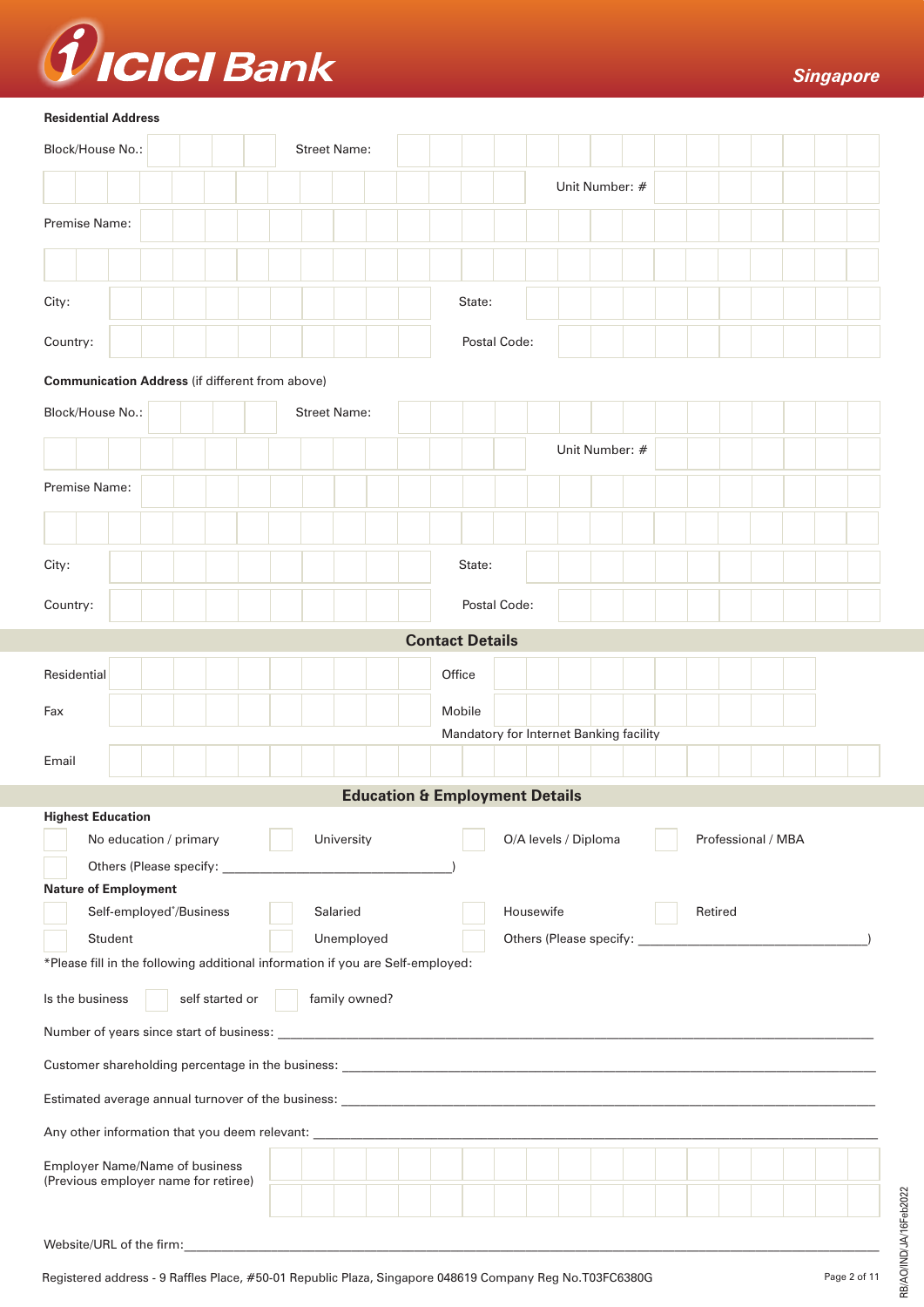

Please specify as per Nature of Business listed in Annexure A:

| The ase specify as per ivature or business instead in Annexure A.                                                                                                                                                              |                                                               |  |                                                                   |  |             |                  |  |                                   |  |        |                            |  |                       |  |  |                          |                          |  |
|--------------------------------------------------------------------------------------------------------------------------------------------------------------------------------------------------------------------------------|---------------------------------------------------------------|--|-------------------------------------------------------------------|--|-------------|------------------|--|-----------------------------------|--|--------|----------------------------|--|-----------------------|--|--|--------------------------|--------------------------|--|
|                                                                                                                                                                                                                                | Designation                                                   |  |                                                                   |  |             |                  |  |                                   |  |        |                            |  |                       |  |  |                          |                          |  |
| <b>Company's Address</b>                                                                                                                                                                                                       |                                                               |  |                                                                   |  |             |                  |  |                                   |  |        |                            |  |                       |  |  |                          |                          |  |
|                                                                                                                                                                                                                                | Block/House No.:<br><b>Street Name:</b>                       |  |                                                                   |  |             |                  |  |                                   |  |        |                            |  |                       |  |  |                          |                          |  |
|                                                                                                                                                                                                                                | Unit Number: #                                                |  |                                                                   |  |             |                  |  |                                   |  |        |                            |  |                       |  |  |                          |                          |  |
| Premise Name:                                                                                                                                                                                                                  |                                                               |  |                                                                   |  |             |                  |  |                                   |  |        |                            |  |                       |  |  |                          |                          |  |
|                                                                                                                                                                                                                                |                                                               |  |                                                                   |  |             |                  |  |                                   |  |        |                            |  |                       |  |  |                          |                          |  |
| City:                                                                                                                                                                                                                          |                                                               |  |                                                                   |  |             |                  |  |                                   |  | State: |                            |  |                       |  |  |                          |                          |  |
| Country:                                                                                                                                                                                                                       |                                                               |  |                                                                   |  |             |                  |  |                                   |  |        | Postal Code:               |  |                       |  |  |                          |                          |  |
| No of years in business/employment                                                                                                                                                                                             |                                                               |  |                                                                   |  |             |                  |  | No of years of working experience |  |        |                            |  |                       |  |  |                          |                          |  |
|                                                                                                                                                                                                                                | English language proficiency:<br><b>Both</b><br>Read<br>Write |  |                                                                   |  |             |                  |  |                                   |  |        |                            |  |                       |  |  |                          |                          |  |
|                                                                                                                                                                                                                                |                                                               |  |                                                                   |  |             |                  |  | <b>Financial Details</b>          |  |        |                            |  |                       |  |  |                          |                          |  |
| Source of Income and Annual Income (in SGD)                                                                                                                                                                                    |                                                               |  |                                                                   |  |             |                  |  |                                   |  |        |                            |  |                       |  |  |                          |                          |  |
|                                                                                                                                                                                                                                |                                                               |  | Income from business________                                      |  |             |                  |  |                                   |  |        |                            |  | Rental Income________ |  |  |                          | Interest Income_________ |  |
|                                                                                                                                                                                                                                |                                                               |  | Pension from Government/Other institutions_______________________ |  |             |                  |  |                                   |  |        |                            |  |                       |  |  |                          |                          |  |
| <b>Source of Wealth</b>                                                                                                                                                                                                        |                                                               |  |                                                                   |  |             |                  |  |                                   |  |        |                            |  |                       |  |  |                          |                          |  |
|                                                                                                                                                                                                                                | <b>Business/Salary</b>                                        |  |                                                                   |  | Inheritance |                  |  |                                   |  |        | <b>Investment Proceeds</b> |  |                       |  |  | Spouse/Parents/Relatives |                          |  |
|                                                                                                                                                                                                                                | Rental Income                                                 |  |                                                                   |  | Gifts       |                  |  |                                   |  |        |                            |  |                       |  |  |                          |                          |  |
| Source of Fund: We are a series of the series of the series of the series of the series of the series of the series of the series of the series of the series of the series of the series of the series of the series of the s |                                                               |  |                                                                   |  |             |                  |  |                                   |  |        |                            |  |                       |  |  |                          |                          |  |
| <b>Expected Monthly Volume</b>                                                                                                                                                                                                 |                                                               |  |                                                                   |  |             |                  |  |                                   |  |        |                            |  |                       |  |  |                          |                          |  |
| <b>Wire Transfer</b>                                                                                                                                                                                                           |                                                               |  | S\$0                                                              |  |             | S\$1 - S\$50,000 |  |                                   |  |        |                            |  |                       |  |  |                          |                          |  |
| Cheque / Drafts                                                                                                                                                                                                                |                                                               |  | S\$0                                                              |  |             | S\$1 - S\$50,000 |  |                                   |  |        |                            |  |                       |  |  |                          |                          |  |
|                                                                                                                                                                                                                                |                                                               |  |                                                                   |  |             |                  |  | <b>Account Opening Details</b>    |  |        |                            |  |                       |  |  |                          |                          |  |
|                                                                                                                                                                                                                                |                                                               |  |                                                                   |  |             |                  |  |                                   |  |        |                            |  |                       |  |  |                          |                          |  |
|                                                                                                                                                                                                                                | New account to be opened<br>Link to account(s)                |  |                                                                   |  |             |                  |  |                                   |  |        |                            |  |                       |  |  |                          |                          |  |
|                                                                                                                                                                                                                                |                                                               |  | (1)                                                               |  |             |                  |  |                                   |  |        |                            |  |                       |  |  |                          |                          |  |
|                                                                                                                                                                                                                                |                                                               |  | (2)                                                               |  |             |                  |  |                                   |  |        |                            |  |                       |  |  |                          |                          |  |
|                                                                                                                                                                                                                                |                                                               |  |                                                                   |  |             |                  |  |                                   |  |        |                            |  |                       |  |  |                          |                          |  |
|                                                                                                                                                                                                                                |                                                               |  | (4)                                                               |  |             |                  |  |                                   |  |        |                            |  |                       |  |  |                          |                          |  |
|                                                                                                                                                                                                                                |                                                               |  |                                                                   |  |             |                  |  |                                   |  |        |                            |  |                       |  |  |                          |                          |  |

RB/AO/IND/JA/16Feb2022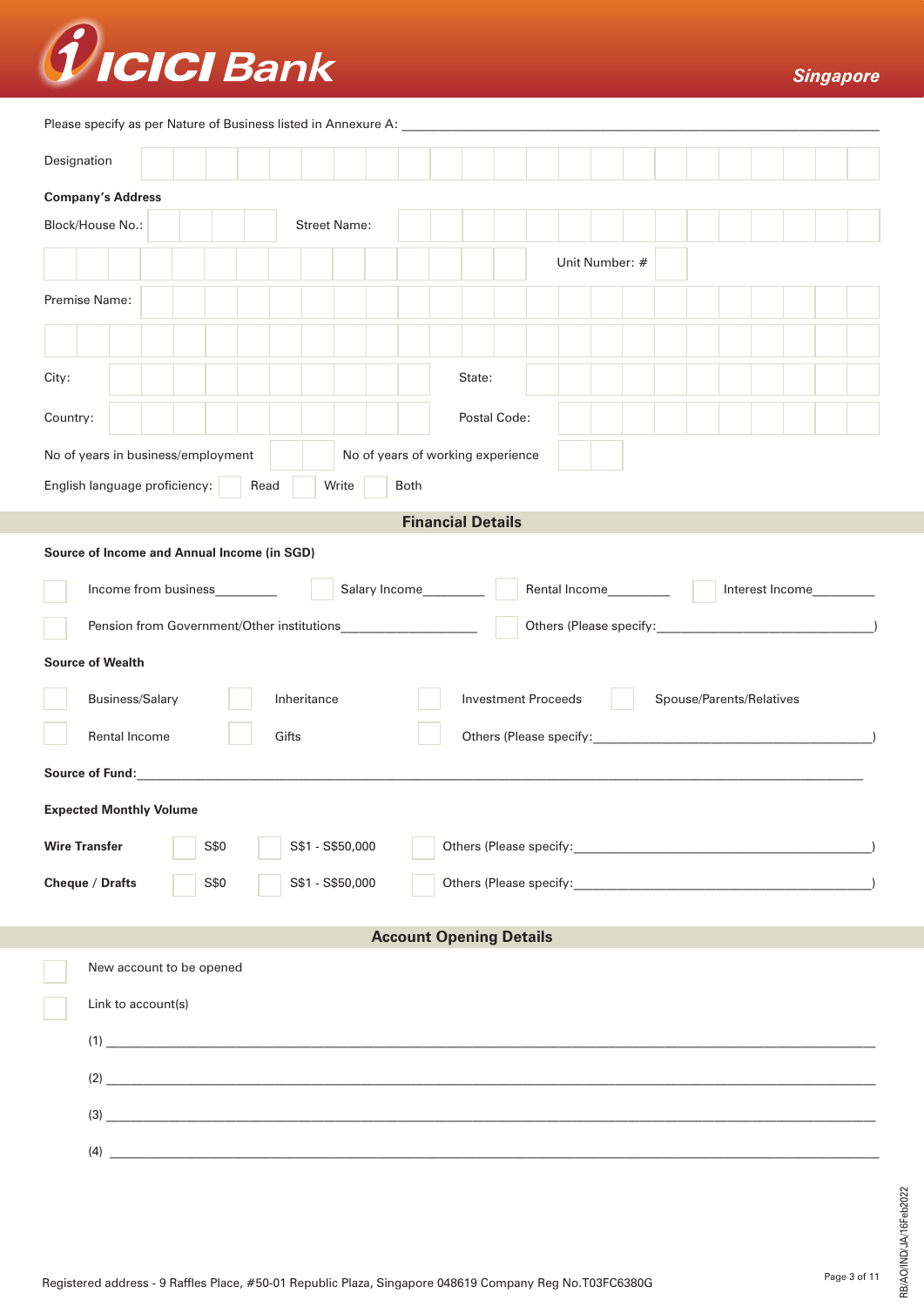

# **SECTION B: DECLARATION**

# **Individual FATCA/CRS Self-Certification Form**

|    | Part I- Identification of Individual Account Holder / Joint Account Holder<br>Please fill in for each of the following in BLOCK LETTERS (Applicable for all customers):<br><b>*Compulsory Fields</b> |  |  |  |  |  |  |  |  |
|----|------------------------------------------------------------------------------------------------------------------------------------------------------------------------------------------------------|--|--|--|--|--|--|--|--|
|    | Identification of Individual Account Holder / Joint Account Holder                                                                                                                                   |  |  |  |  |  |  |  |  |
| a) | <b>Citizenship</b>                                                                                                                                                                                   |  |  |  |  |  |  |  |  |
|    | *Country                                                                                                                                                                                             |  |  |  |  |  |  |  |  |
| b) | <b>Residence for Tax Purposes</b>                                                                                                                                                                    |  |  |  |  |  |  |  |  |
|    | *Country                                                                                                                                                                                             |  |  |  |  |  |  |  |  |
|    | *Tax Identification Number                                                                                                                                                                           |  |  |  |  |  |  |  |  |

# Part II- Country/Jurisdiction of Residence for Tax Purposes and related Taxpayer Identification Number or equivalent number **("TIN"):**

Please complete the following table indicating (i) where the Account Holder is tax resident and (ii) the Account Holder's TIN for each country/Reportable Jurisdiction indicated. Countries/Jurisdictions adopting the wider approach may require that the self-certification include a tax identifying number for each jurisdiction of residence (rather than for each Reportable Jurisdiction).

If the Account Holder is not tax resident in any country/jurisdiction (e.g., because it is fiscally transparent), please indicate that on line 1 and provide its place of effective management or jurisdiction in which its principal office is located.

*If the Account Holder is tax resident in more than three countries/jurisdictions, please use a separate sheet.*

If a TIN is unavailable please provide the appropriate reason **A, B or C where indicated below:**

**Reason A -** The country/jurisdiction where the Account Holder is resident does not issue TINs to its residents

- **Reason B -** The Account Holder is otherwise unable to obtain a TIN or equivalent number (Please explain why you are unable to obtain a TIN in the below table if you have selected this reason)
- **Reason C -** No TIN is required. (Note. Only select this reason if the domestic law of the relevant jurisdiction does not require the collection of the TIN issued by such jurisdiction)

| Country/Jurisdiction of Tax Residence | <b>TIN</b> | If no TIN available, enter Reason A, B or C |
|---------------------------------------|------------|---------------------------------------------|
|                                       |            |                                             |
|                                       |            |                                             |
|                                       |            |                                             |

Note: If you have indicated above tax residence in the United States, please also provide a completed and signed Form W-9

# Please explain in the following boxes why you are unable to obtain a TIN if you selected Reason B above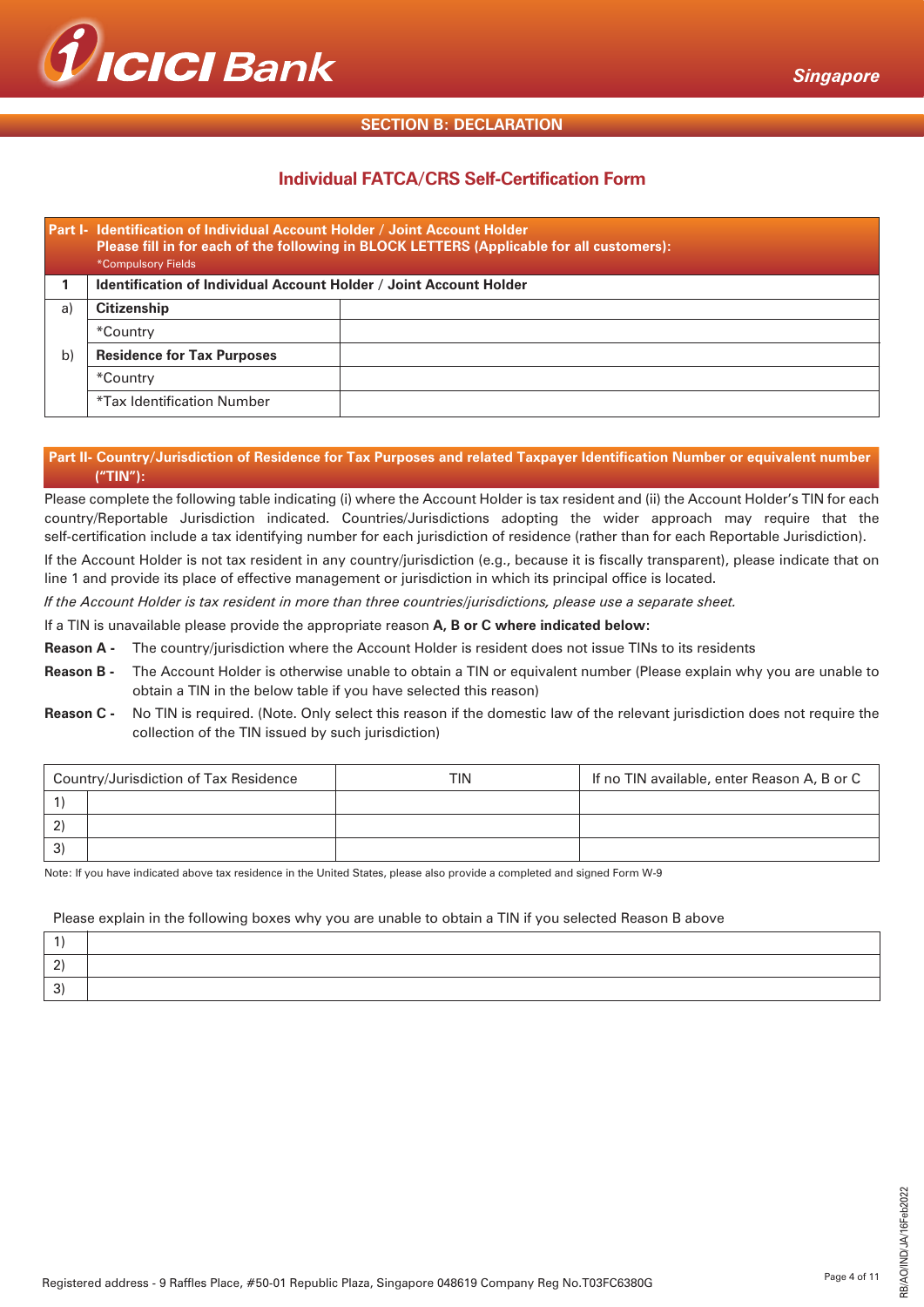

|  | <b>Part III- FATCA Certification</b> |
|--|--------------------------------------|
|  |                                      |

| 1 Please tick $\lceil \sqrt{\rceil}$ only one box                                                                                                                                             |
|-----------------------------------------------------------------------------------------------------------------------------------------------------------------------------------------------|
| Either                                                                                                                                                                                        |
| Confirm that I am a "US Person"                                                                                                                                                               |
| If you are a US person, please provide your US Taxpayer Identification number (TIN):                                                                                                          |
|                                                                                                                                                                                               |
| You will also need to complete the W-9 Form and provide necessary supporting documents                                                                                                        |
| <b>OR</b>                                                                                                                                                                                     |
| Confirm that I am a not "US Person"                                                                                                                                                           |
| If you were born in the U.S, please provided the following documents:                                                                                                                         |
| i) Certificate of loss of nationality of the US<br>ii) Form I-407                                                                                                                             |
| Note: Definition of 'US PERSON'                                                                                                                                                               |
| A citizen or permanent resident of the United States (e.g US Green Card holder or someone who meets the requirements to be considered a resident under<br>the 'substantial presence test') or |

2. Any other person that is not a foreign person (as defined under US federal tax law)

# **Part IV- Customer Declaration (Applicable for all customers)**

- i) I understand that the information supplied by me is covered by the full provisions of the terms and conditions governing the Account Holder's relationship with ICICI Bank Limited, Singapore Branch setting out how ICICI Bank Limited, Singapore Branch may use and share the information supplied by me.
- ii) I acknowledge that the information contained in this form and information regarding the Account Holder and any Reportable Account(s) may be provided to the tax authorities of the country/jurisdiction in which this account(s) is/are maintained and exchanged with tax authorities of another country/jurisdiction or countries/jurisdictions in which the Account Holder may be tax resident pursuant to intergovernmental agreements to exchange financial account information.
- iii) I understand that the Bank is relying on this information for the purpose of determining my status in compliance with FATCA/CRS. The Bank is not able to offer any tax advice on FATCA/CRS or its impact. I shall seek advice from professional tax advisor for any tax questions.
- iv) I agree to submit a new form within 30 days if any information or certification on this form becomes incorrect.
- v) I agree that as may be required by domestic regulators/tax authorities the Bank may also be required to inform reportable details to IRAS or close or suspend my account.
- vi) I certify that I provide the information on this form and to the best of my knowledge and belief the certification is true, correct, and complete including the taxpayer identification
- vii) I certify that I am the Account Holder (or am authorised to sign for the Account Holder) of all the account(s) to which this form relates

### **Part V- Customer Declaration and Signature**

#### **I declare that all statements made in this declaration are, to the best of my knowledge and belief, correct and complete.**

I undertake to advise ICICI Bank Limited, Singapore Branch promptly of any change in circumstances which affects the tax residency status of the individual identified in Part 1 of this form or causes the information contained herein to become incorrect or incomplete, and to provide ICICI Bank Limited, Singapore Branch with a suitably updated self-certification and Declaration within 30 days of such change in circumstances.

I hereby certify that I confirm and agree that the undertakings, confirmations, affirmations and information provided by me above namely FATCA / CRS Self Certification form and my signature hereunder signifies my consent and agreement to be bound by all of the aforementioned declarations, undertakings, confirmations, affirmations and information.

#### **Appendix to FATCA/ CRS SELF CERTIFCATION – Summary Descriptions of Select Defined Terms**

**Note:** These are selected summaries of defined terms provided to assist you with the completion of this form. Further details can be found within the OECD Common Reporting Standard for Automatic Exchange of Financial Account Information (the CRS"), the associated Commentary to the CRS, and domestic guidance. This can be found at the OECD automatic exchange of information portal. (http://www.oecd.org/tax/transparency/automaticexchangeofinformation.htm)

If you have any questions then please contact your tax adviser or domestic tax authority.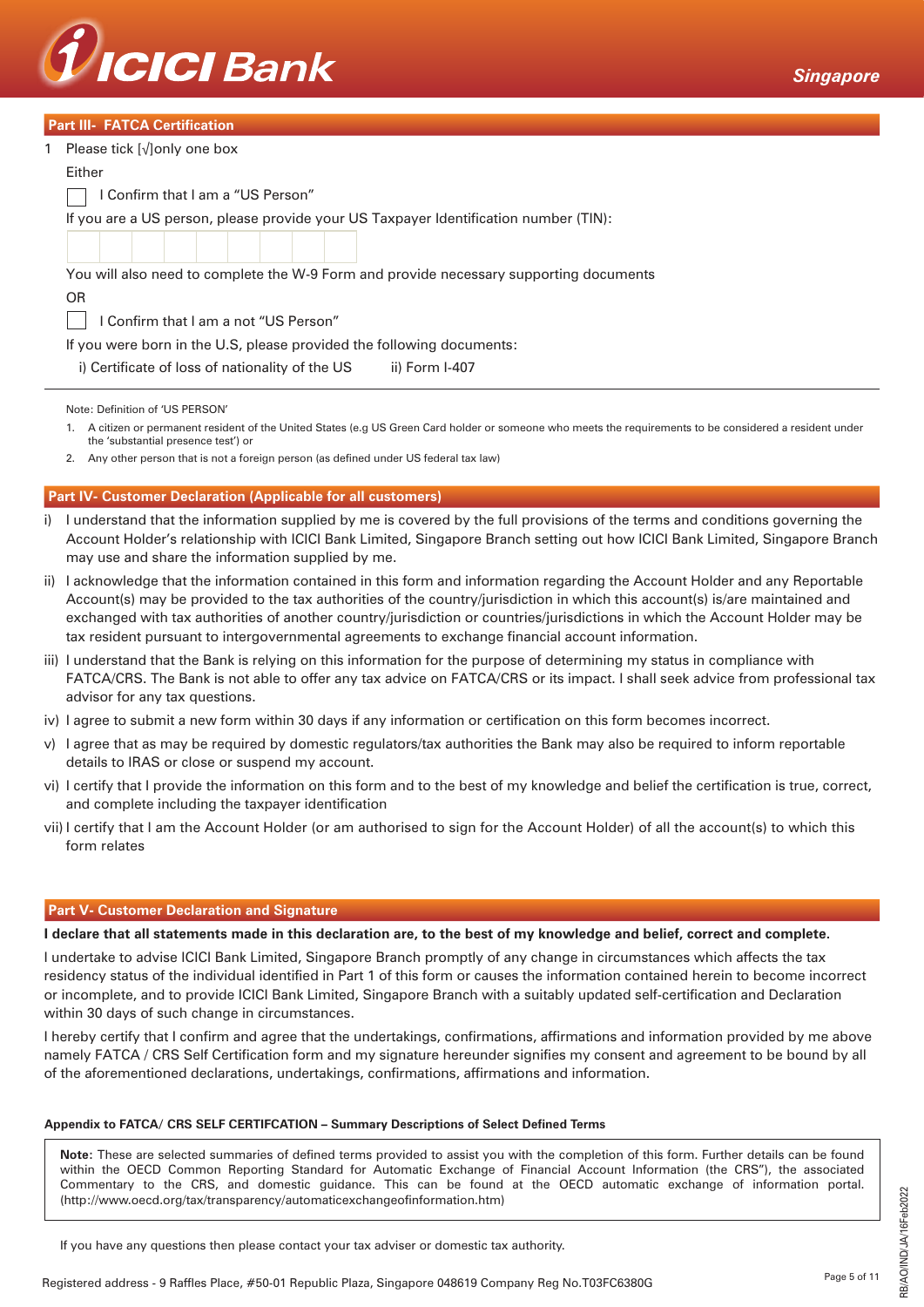

**"Account Holder"** The term "Account Holder" means the person listed or identified as the holder of a Financial Account. A person, other than a Financial Institution, holding a Financial Account for the benefit of another person as an agent, a custodian, a nominee, a signatory, an investment advisor, an intermediary, or as a legal guardian, is not treated as the Account Holder. In these circumstances that other person is the Account Holder. For example in the case of a parent/child relationship where the parent is acting as a legal guardian, the child is regarded as the Account Holder. With respect to a jointly held account, each joint holder is treated as an Account Holder.

**"Controlling Person"** This is a natural person who exercises control over an entity. Where an entity Account Holder is treated as a Passive Non-Financial Entity ("NFE") then a Financial Institution must determine whether such Controlling Persons are Reportable Persons. This definition corresponds to the term "beneficial owner" as described in Recommendation 10 and the Interpretative Note on Recommendation 10 of the Financial Action Task Force Recommendations (as adopted in February 2012). If the account is maintained for an entity of which the individual is a Controlling Person, then the "Controlling Person tax residency self-certification" form should be completed instead of this form.

**"Entity"** The term "Entity" means a legal person or a legal arrangement, such as a corporation, organisation, partnership, trust or foundation.

**"Financial Account"** A Financial Account is an account maintained by a Financial Institution and includes: Depository Accounts; Custodial Accounts; Equity and debt interest in certain Investment Entities; Cash Value Insurance Contracts; and Annuity Contracts.

**"Participating Jurisdiction"** A Participating Jurisdiction means a jurisdiction with which an agreement is in place pursuant to which it will provide the information required on the automatic exchange of financial account information set out in the Common Reporting Standard and that is identified in a published list.

**"Reportable Account"** The term "Reportable Account" means an account held by one or more Reportable Persons or by a Passive NFE with one or more Controlling Persons that is a Reportable Person

**"Reportable Jurisdiction"** A Reportable Jurisdiction is a jurisdiction with which an obligation to provide financial account information is in place and that is identified in a published list.

**"Reportable Person"** A Reportable Person is defined as an individual who is tax resident in a Reportable Jurisdiction under the tax laws of that jurisdiction. Dual resident individuals may rely on the tiebreaker rules contained in tax conventions (if applicable) to solve cases of double residence for purposes of determining their residence for tax purposes.

**"TIN"** (including "functional equivalent") The term "TIN" means Taxpayer Identification Number or a functional equivalent in the absence of a TIN. A TIN is a unique combination of letters or numbers assigned by a jurisdiction to an individual or an Entity and used to identify the individual or Entity for the purposes of administering the tax laws of such jurisdiction. Further details of acceptable TINs can be found at the OECD automatic exchange of information portal. (http://www.oecd.org/tax/transparency/automaticexchangeofinformation.htm)

Some jurisdictions do not issue a TIN. However, these jurisdictions often utilise some other high integrity number with an equivalent level of identification (a "functional equivalent"). Examples of that type of number include, for individuals, a social security/insurance number, citizen/personal identification/service code/number, and resident registration number.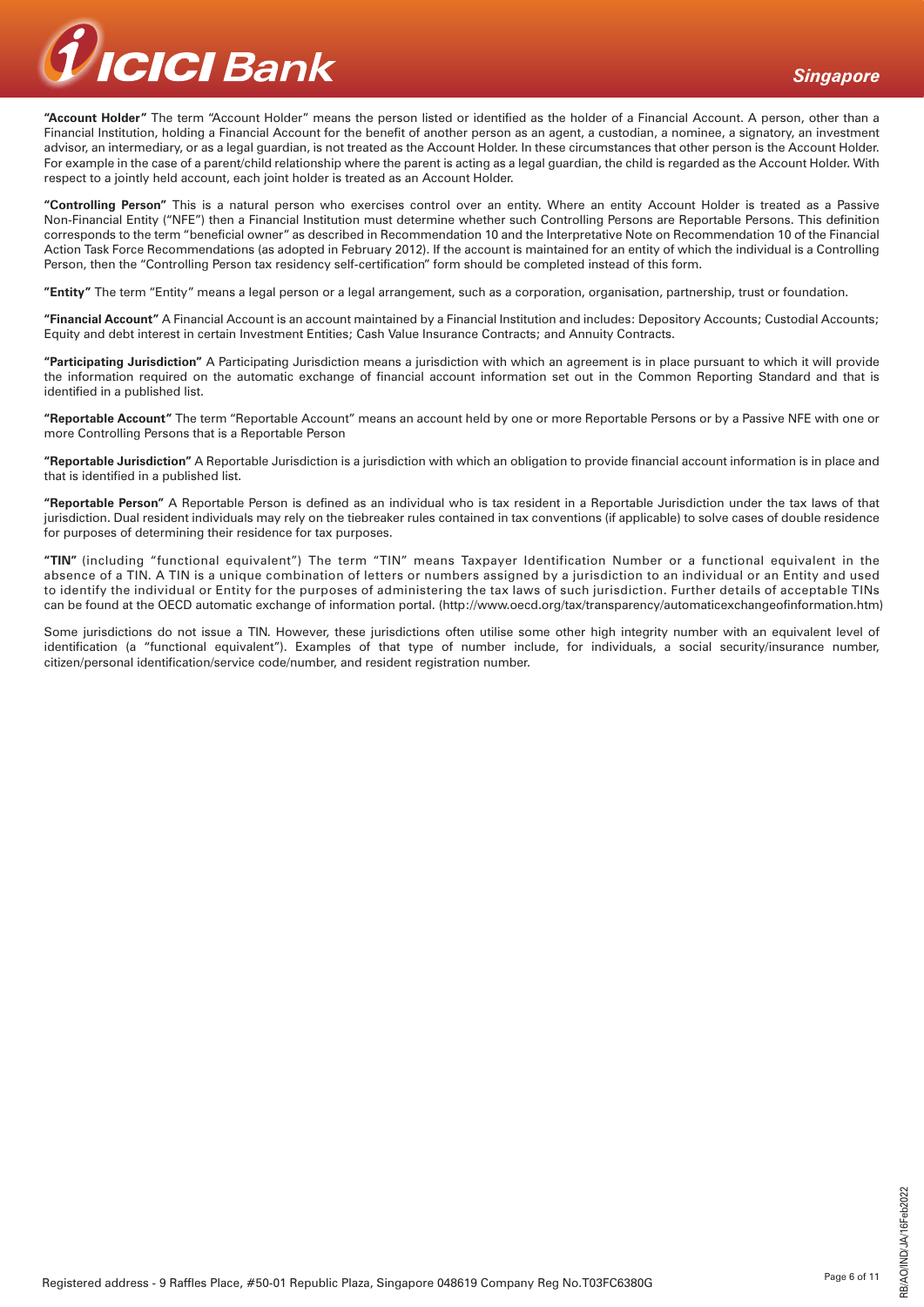

# **Indemnity Relating to Instructions Given by Fax, Telephone and other Forms of Electronic Communications**

Notwithstanding anything to the contrary contained in any other document/agreement. I, the undersigned (as duly authorised signatories), hereby request, agree, consent and authorise ICICI BANK LIMITED, Singapore Branch (the "Bank" or "you" or "your"), to act and rely on any instructions or communications for any purpose (including but not limited to the instructions/communications pertaining to the operation of all my accounts or to any other services/facilities that may be provided by you to me from time to time) whether they be or purport to be given by telephone, facsimile, untested telexes and faxes, telegraph, cable or any other form of electronic communication by me (including such instructions/ communications as may be or purported to be given by those authorised to operate my account(s) with the Bank) ("Instructions").

I understand and acknowledge that there are risks involved in sending the Instructions to you via telephone, facsimile, untested telexes, telegraph, cable or any other form of electronic communication and hereby agree that all risks shall be fully borne by me and I assume full responsibility for the same, and the Bank will not be liable for any losses or damages or costs or expenses arising upon your acting, or your failure to act, wholly or in part in accordance with such Instructions.

In consideration of you agreeing, subject to the terms and conditions hereunder, to act upon the Instructions as aforesaid, I hereby irrevocably agree and undertake:

- a. that you shall be entitled to act or refuse to act as you see fit, without incurring any liability whatsoever to me or to any other person, upon any Instructions for any purpose which may from time to time be or be purported to be given by telephone, facsimile, untested telexes, telegraph, cable or any other form of electronic communication by us (including such Instructions as may be or be purported to be given by those authorised to operate my account(s) with the Bank), even if such Instructions or communications are not followed up by written confirmation to you;
- b. that you are not required to verify the identity of the person giving Instructions or make any independent investigation of the authority given to such person, or to verify the genuineness of any signature(s) which in your opinion appears to be that of any person authorised by me to operate my account(s) with you;
- c. not to make any claim against you by reason of or on account of you having so acted or you having acted wrongly or mistakenly or of your failure to act wholly or in part in accordance with the Instructions;
- d. that you shall be entitled (but not obliged) to keep records of my Instructions given or made by telephone, facsimile, untested telexes faxes, telegraph, cable or any other form of electronic communication in such form, physical or electronic, as you may deem fit, and your records shall be conclusive and binding on me. You shall be entitled to dispose of or destroy any such records at any time as determined by you in accordance with your standard procedures and policies;
- e. that you shall be entitled to require any Instruction in any form to be authenticated by use of any password, identification code or test as may be specified by you from time to time and I shall ensure the secrecy and security of such password, code or test and I shall be solely responsible for any improper use of the same;
- f. that, notwithstanding the above, you may, under circumstances determined by you in your discretion, require from me confirmation of any Instructions in such form as you may specify before acting on the same; and
- g. I shall indemnify you and keep you indemnified from and against all claims, either by me or any other, actions, demands, liabilities, costs, charges, damages, losses, expenses and consequences of whatever nature (including legal fees on a full indemnity basis) which may be brought or preferred against you or that you may suffer, incur or sustain by reason of or on account of your having so acted whether wrongly or mistakenly or not, or of you failing to act wholly or in part in accordance with the Instructions and terms of this letter.
- h. that this letter shall be governed and construed in accordance with the laws of Singapore and I hereby irrevocably submit to the non-exclusive jurisdiction of the courts of Singapore in the event of any dispute hereunder.

## **Declaration for Non evasion of tax and pertaining to Sanctions**

By signing this application form, I, in addition to accepting the Terms and Conditions (as defined above), hereby further affirm, agree, confirm and undertake that I have read, understood and agree to abide and be bound by the Terms and Conditions (including but not limited to Clauses 41 (OFAC and other sanctions) and Clause 42 (Non-evasion of tax)) of ICICI Bank, as made available on ICICI Bank's website (www.icicibank.com.sg) and as amended and updated from time to time.

#### **Declaration relating to Tax Compliance:**

- 1. I confirm that:
- i. I are aware of Singapore's commitment to safeguard its financial system from being used to harbour or launder tax evasion monies or proceeds from serious tax offences
- ii. I have not committed or been convicted of any serious tax crimes.
- iii. I agree to hold harmless, release and agree to indemnify ICICI Bank in the event of non-compliance with or breach of the aforementioned confirmations.
- iv. I understand and agree that I remain fully responsible for my own tax affairs and ensure that both I and my accounts maintained with ICICI Bank are in compliance with the tax laws of the relevant jurisdiction within which I reside, are domiciled in or are tax residents of;
- v. I acknowledge and agree that I remain fully responsible for taking independent advice from a tax expert in the jurisdiction of my tax residence or any other similarly qualified adviser or person, and acknowledge that ICICI Bank shall neither be responsible for nor provide any tax advice to me in this regard.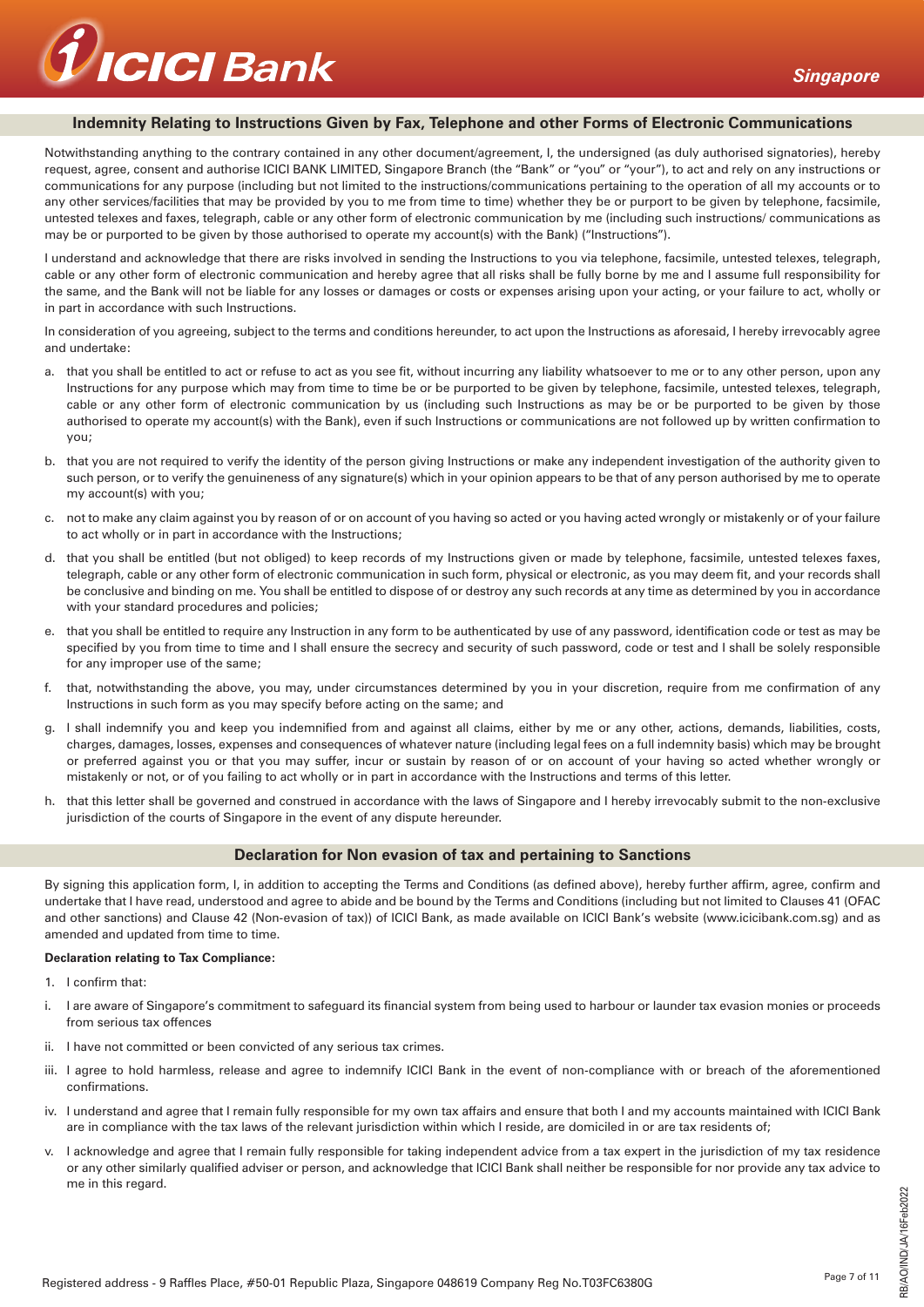

# **SECTION C: CONSENT & AUTHORIZATION**

# **Personal Data Notice & Consent**

I ("Customer") hereby authorise, agree, consent and allow ICICI BANK LIMITED, Singapore Branch (the "Bank"), and ICICI Bank Limited, India and/or any of its affiliates, branches or subsidiaries (collectively referred to as "ICICI Entities"), and their employees, agents, and third party service providers to collect, use, disclose, process and/or market my personal data in relation my use or availing of or access to any of the accounts of the Bank ("Accounts") and related services/facilities, in accordance with the provisions specified in Clause 24 (Collection, Use, Disclosure and Processing of Data) and Clause 24a (Marketing and Promotional Information and Materials)of the GTC of ICICI Bank respectively.

#### **Customer's Agreement and Declaration for Cause 10(a)**

#### **Opt in for Marketing purposes:**



If you AGREE AND CONSENT to the Bank and/ or ICICI Entities sending you marketing, advertising and promotional information, material and /or documents relating to products and/ or services (including products and/ or services of third party merchants whom the Bank and/ or ICICI Entities may collaborate or tie up with) by one or more of the stated modes of communication and processing your personal data, indicate your agreement and consent by checking the boxes above.

I have read and agreed to the above, including as to how my personal data may be collected, used, disclosed and processed. Without prejudice to the generality of the foregoing, in particular, with respect to the clause above I have fully read and understood those provisions and any [√] in the boxes that you see, were inserted by me.

# **Your Agreement and Authorization**

### **Terms and Conditions:**

### By signing below:

- 1. I, as the customer, hereby agree and confirm that I have received and read a copy of ICICI Bank Limited, Singapore Branch's (the "Bank") General Terms and Conditions Governing Account(s) and Facilities in relation to the account(s), services and/or facilities availed by me from the Bank "GTC"). which have been made available to me and/or are available on the ICICI Bank's website (www.icicibank.com.sg). I further confirm that I have read and understood, and agree to abide and be bound by the Internet Banking Terms and Conditions (including but not limited to Clauses 15, 16, 17 and 29) of ICICI Bank ("Internet Banking Terms") and also confirm that I have read and fully understood the information made available under the Frequently Asked Questions ("FAQs") section of ICICI Bank (as the GTC, Internet Banking Terms and FAQs, [collectively, the "Terms and Conditions"] are made available on ICICI Bank's website and as such Terms and Conditions may be amended and updated from time to time). I further confirm that I have read and understood, and agree to abide and be bound by the Cashiers Orders/Bankers Cheques Terms and Conditions of ICICI Bank, as made available on ICICI Bank's website (www.icicibank.com.sg) and as amended and updated from time to time.
- 2. I hereby declare and confirm that I are the beneficial owner of the Account(s) mentioned hereinabove and of all the funds deposited or will be deposited in the said Accounts.
- 3. I understand that the approval of this application is at ICICI Bank's sole discretion and without providing any reasons to me. In such a case, no contractual relationship would exist between me.
- 4. I agree to provide to ICICI Bank in writing any changes in my personal details or circumstances from time to time.
- 5. I authorise ICICI Bank to verify any of the information that I have given to ICICI Bank or my credit standing from anyone as ICICI Bank may consider appropriate (such as an authority or credit reference agency). ICICI Bank may use other methods (including credit scoring by electronic or other means) to assess this application and to verify my identity. Credit searches and other information which is provided to ICICI Bank and/or the credit reference agencies, about me and those with whom me are linked financially may be used by ICICI Bank and other organizations if credit decisions are made about me, or other members of my household. This information may also be used for identification purposes, debt tracing and the prevention of money laundering and countering the financing of terrorism as well as the management of my account.
- 6. I agree that ICICI Bank may record and/or monitor my telephone conversations with ICICI Bank for security and training purposes. Any recordings made are ICICI Bank's sole property.
- 7. I agree that the interest rates on deposits and Savings Accounts may change periodically. The rate applicable on my deposit will be as prevalent on the date of account opening. I may check the rates applicable to my deposit on the website link www.icicibank.com.sg.
- 8. I hereby specifically agree and confirm that the Bank shall be entitled to disclose or procure all information, including but not limited to the personal data pertaining to me as provided in the Terms and Conditions. I hereby specifically acknowledge and accept that the clause 24 applies to all information of the Customer.

#### **Notice of Singapore Deposit Insurance**

**Deposit Insurance Scheme:** Singapore dollar deposits of non-bank depositors are insured by the Singapore Deposit Insurance Corporation, for up to S\$75,000 in aggregate per depositor per Scheme member by law. Foreign currency deposits, dual currency investments, structured deposits and other investment products are not insured. For further information, please visit: www.sdic.org.sg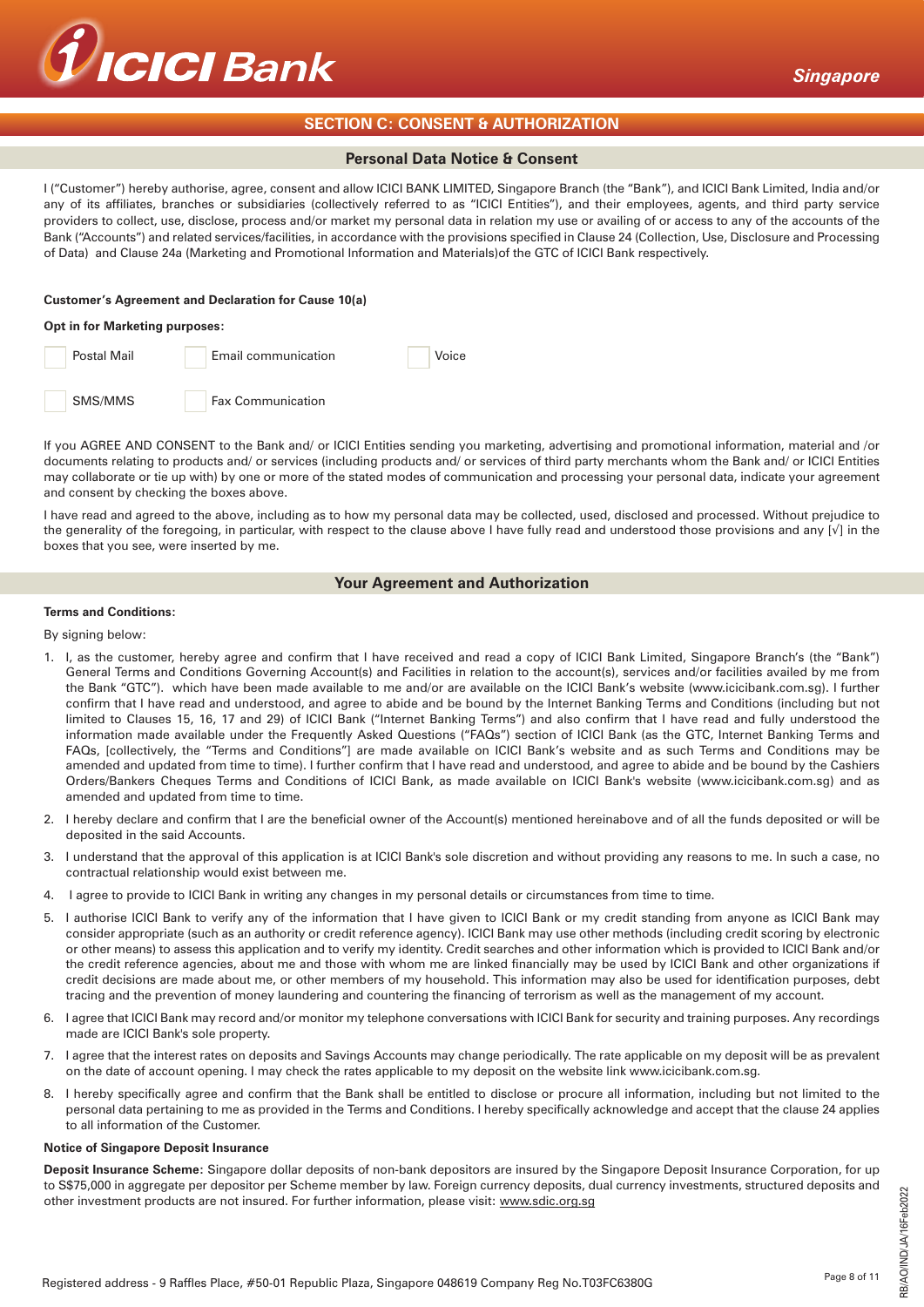

| I hereby certify and confirm that I have read, understood and agree to all declarations provided above under section B: Declaration and Section<br>C: Consent and Authorisation. And I further confirm and agree that the undertakings, confirmations, affirmations and information provided by |
|-------------------------------------------------------------------------------------------------------------------------------------------------------------------------------------------------------------------------------------------------------------------------------------------------|
| us above namely FATCA Certification, CRS Certification, Personal Data Notice & Consent, Indemnity Relating to Instructions Given by Fax,                                                                                                                                                        |
| Telephone and other Forms of Electronic Communications and Terms and Conditions (and the declarations thereunder) and my signature                                                                                                                                                              |
| hereunder signifies our consent and agreement to be bound by all of the aforementioned declarations, undertakings, confirmations,<br>affirmations and information                                                                                                                               |

|       | Signature of Joint Applicant |
|-------|------------------------------|
| Name: |                              |
| Date: | (DD MM YYYY)                 |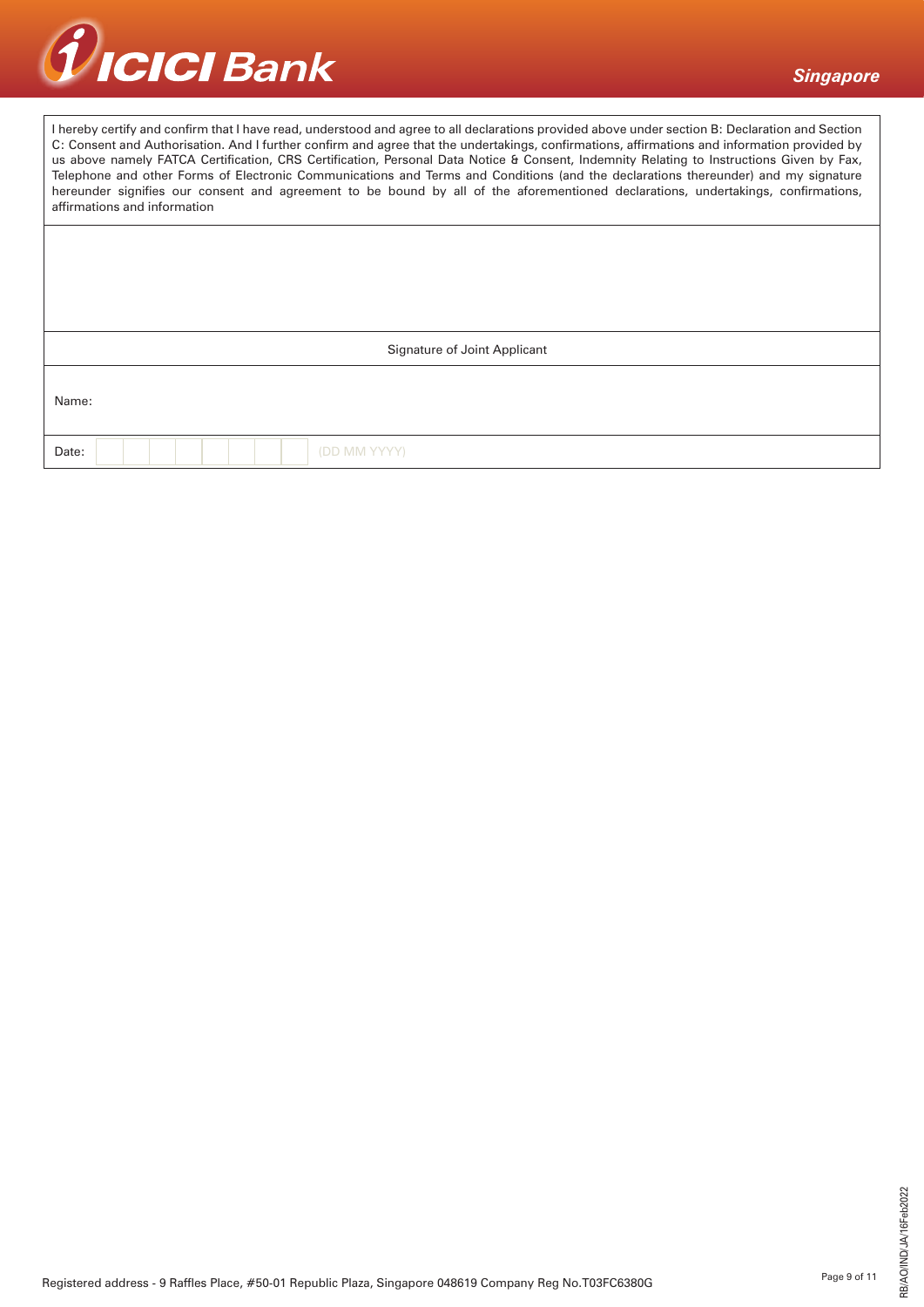

| <b>For Office Use Only</b>                                 |                                   |                                                                                                                                                                                                                                                                                                                                                                   |
|------------------------------------------------------------|-----------------------------------|-------------------------------------------------------------------------------------------------------------------------------------------------------------------------------------------------------------------------------------------------------------------------------------------------------------------------------------------------------------------|
| Date of receiving Application Form:                        |                                   |                                                                                                                                                                                                                                                                                                                                                                   |
| $D$ $D$ $M$ $M$ $Y$ $Y$ $Y$<br><b>Account Status Code:</b> |                                   | <u> 1989 - Jan James James James James James James James James James James James James James James James James J</u><br>DSA ID: <b>Andrea</b> ID: <b>Andrea ID: Andrea ID: Andrea ID: Andrea ID: Andrea ID: Andrea ID: Andrea ID: Andrea ID: Andrea ID: Andrea ID: Andrea ID: Andrea ID: Andrea ID: Andrea ID: Andrea ID: Andrea ID: Andrea ID: Andrea ID: An</b> |
| <b>RET</b>                                                 | <b>Branch Official Signature:</b> |                                                                                                                                                                                                                                                                                                                                                                   |
|                                                            |                                   |                                                                                                                                                                                                                                                                                                                                                                   |
|                                                            |                                   |                                                                                                                                                                                                                                                                                                                                                                   |
|                                                            |                                   |                                                                                                                                                                                                                                                                                                                                                                   |
|                                                            |                                   |                                                                                                                                                                                                                                                                                                                                                                   |
| <b>Branch official Signature:</b>                          |                                   |                                                                                                                                                                                                                                                                                                                                                                   |
|                                                            |                                   | <b>Branch Seal</b>                                                                                                                                                                                                                                                                                                                                                |
|                                                            |                                   |                                                                                                                                                                                                                                                                                                                                                                   |

|                          |      | <b>Customer Type (CT)</b> | Please tick the type applicable                         |                                  |                                 |  |  |  |
|--------------------------|------|---------------------------|---------------------------------------------------------|----------------------------------|---------------------------------|--|--|--|
| Constitution<br>Code(CC) | Code | <b>Description</b>        | Money not kept<br>in client account<br>or trust account | Money kept in<br>client account? | Money kept in<br>trust account? |  |  |  |
|                          |      |                           |                                                         |                                  |                                 |  |  |  |